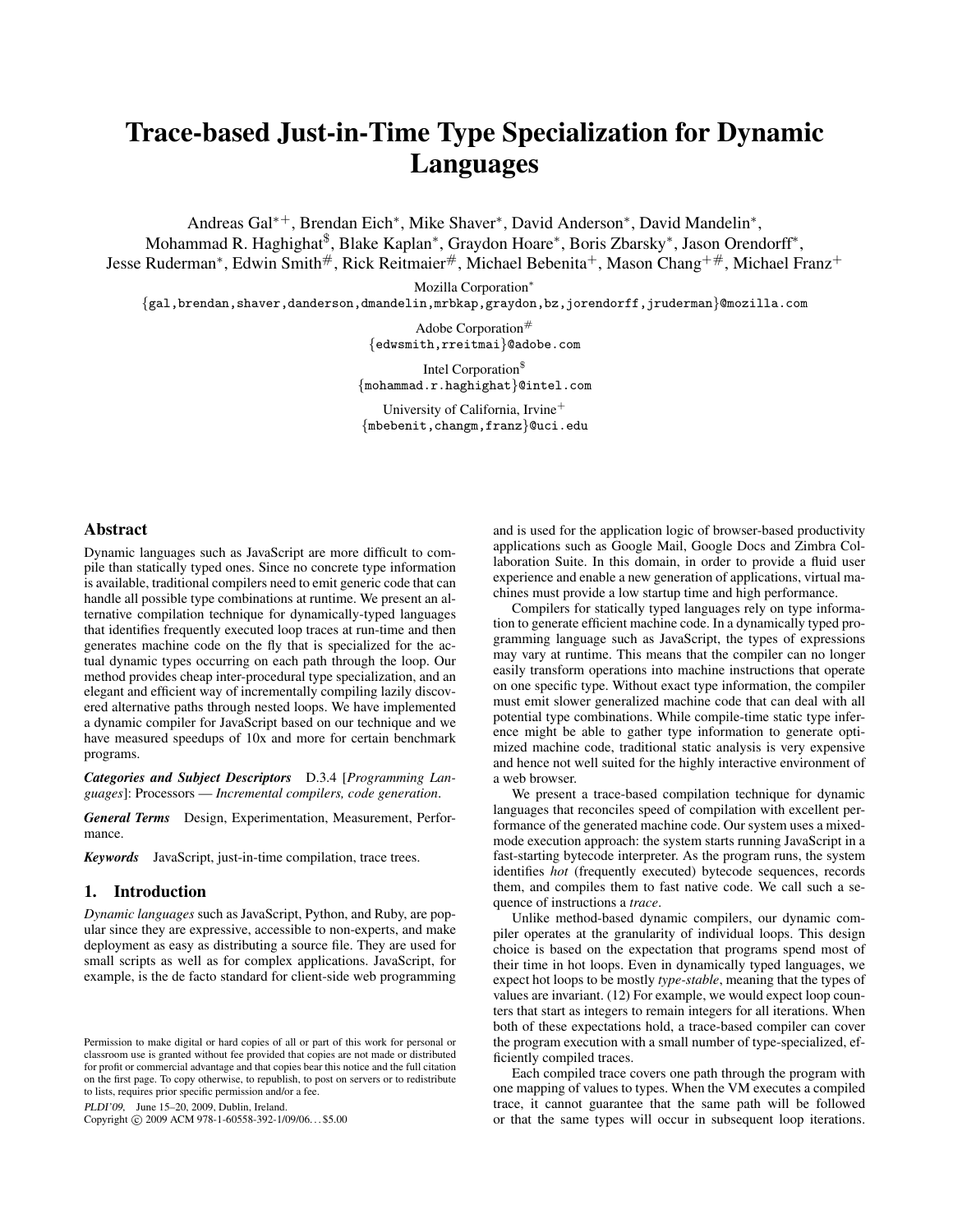Hence, recording and compiling a trace *speculates* that the path and typing will be exactly as they were during recording for subsequent iterations of the loop.

Every compiled trace contains all the *guards* (checks) required to validate the speculation. If one of the guards fails (if control flow is different, or a value of a different type is generated), the trace exits. If an exit becomes hot, the VM can record a *branch trace* starting at the exit to cover the new path. In this way, the VM records a *trace tree* covering all the hot paths through the loop.

Nested loops can be difficult to optimize for tracing VMs. In a naïve implementation, inner loops would become hot first, and the VM would start tracing there. When the inner loop exits, the VM would detect that a different branch was taken. The VM would try to record a branch trace, and find that the trace reaches not the inner loop header, but the outer loop header. At this point, the VM could continue tracing until it reaches the inner loop header again, thus tracing the outer loop inside a trace tree for the inner loop. But this requires tracing a copy of the outer loop for every side exit and type combination in the inner loop. In essence, this is a form of unintended tail duplication, which can easily overflow the code cache. Alternatively, the VM could simply stop tracing, and give up on ever tracing outer loops.

We solve the nested loop problem by recording *nested trace trees*. Our system traces the inner loop exactly as the naïve version. The system stops extending the inner tree when it reaches an outer loop, but then it starts a new trace at the outer loop header. When the outer loop reaches the inner loop header, the system tries to call the trace tree for the inner loop. If the call succeeds, the VM records the call to the inner tree as part of the outer trace and finishes the outer trace as normal. In this way, our system can trace any number of loops nested to any depth without causing excessive tail duplication.

These techniques allow a VM to dynamically translate a program to nested, type-specialized trace trees. Because traces can cross function call boundaries, our techniques also achieve the effects of inlining. Because traces have no internal control-flow joins, they can be optimized in linear time by a simple compiler (10). Thus, our tracing VM efficiently performs the same kind of optimizations that would require interprocedural analysis in a static optimization setting. This makes tracing an attractive and effective tool to type specialize even complex function call-rich code.

We implemented these techniques for an existing JavaScript interpreter, SpiderMonkey. We call the resulting tracing VM *Trace-Monkey*. TraceMonkey supports all the JavaScript features of SpiderMonkey, with a 2x-20x speedup for traceable programs.

This paper makes the following contributions:

- We explain an algorithm for dynamically forming trace trees to cover a program, representing nested loops as nested trace trees.
- We explain how to speculatively generate efficient type-specialized code for traces from dynamic language programs.
- We validate our tracing techniques in an implementation based on the SpiderMonkey JavaScript interpreter, achieving 2x-20x speedups on many programs.

The remainder of this paper is organized as follows. Section 3 is a general overview of trace tree based compilation we use to capture and compile frequently executed code regions. In Section 4 we describe our approach of covering nested loops using a number of individual trace trees. In Section 5 we describe our tracecompilation based speculative type specialization approach we use to generate efficient machine code from recorded bytecode traces. Our implementation of a dynamic type-specializing compiler for JavaScript is described in Section 6. Related work is discussed in Section 8. In Section 7 we evaluate our dynamic compiler based on

```
1 for (var i = 2; i < 100; ++i) {
2 if (!primes[i])
3 continue;<br>4 for (var k
4 for (var k = i + i; i < 100; k += i)<br>5 primes[k] = false;
       primes[k] = false;6 }
```
Figure 1. Sample program: sieve of Eratosthenes. primes is initialized to an array of 100 false values on entry to this code snippet.



Figure 2. State machine describing the major activities of Trace-Monkey and the conditions that cause transitions to a new activity. In the dark box, TM executes JS as compiled traces. In the light gray boxes, TM executes JS in the standard interpreter. White boxes are overhead. Thus, to maximize performance, we need to maximize time spent in the darkest box and minimize time spent in the white boxes. The best case is a loop where the types at the loop edge are the same as the types on entry–then TM can stay in native code until the loop is done.

a set of industry benchmarks. The paper ends with conclusions in Section 9 and an outlook on future work is presented in Section 10.

## 2. Overview: Example Tracing Run

This section provides an overview of our system by describing how TraceMonkey executes an example program. The example program, shown in Figure 1, computes the first 100 prime numbers with nested loops. The narrative should be read along with Figure 2, which describes the activities TraceMonkey performs and when it transitions between the loops.

TraceMonkey always begins executing a program in the bytecode interpreter. Every loop back edge is a potential trace point. When the interpreter crosses a loop edge, TraceMonkey invokes the *trace monitor*, which may decide to record or execute a native trace. At the start of execution, there are no compiled traces yet, so the trace monitor counts the number of times each loop back edge is executed until a loop becomes *hot*, currently after 2 crossings. Note that the way our loops are compiled, the loop edge is crossed before entering the loop, so the second crossing occurs immediately after the first iteration.

Here is the sequence of events broken down by outer loop iteration: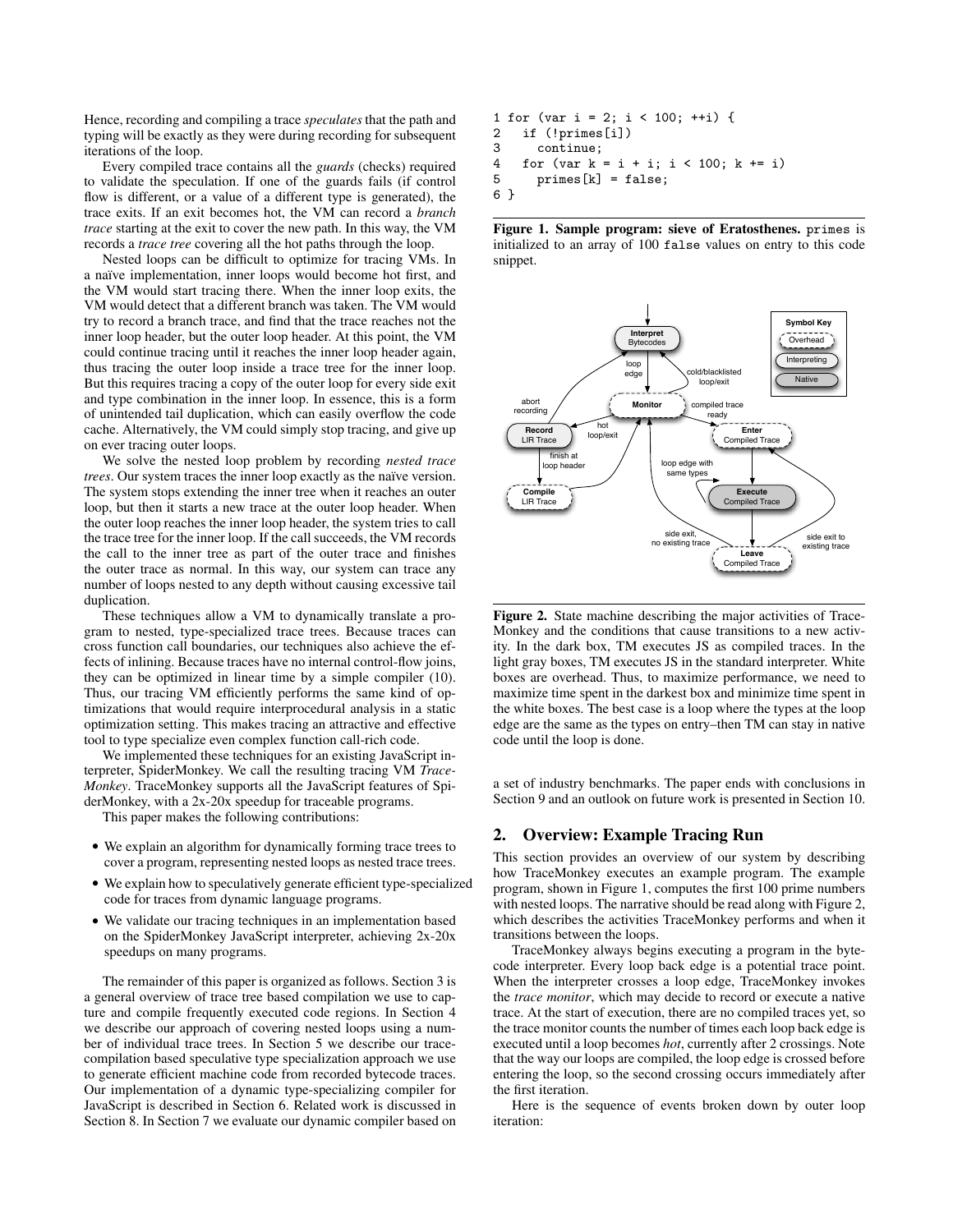| $v0 := 1d state[748]$  | // load primes from the trace activation record                                   |
|------------------------|-----------------------------------------------------------------------------------|
| $st$ $sp[0]$ , $v0$    | // store primes to interpreter stack                                              |
| $v1 := 1d state [764]$ | // load k from the trace activation record                                        |
| $v2 := i2f(v1)$        | // convert k from int to double                                                   |
| st $sp[8]$ , $v1$      | // store k to interpreter stack                                                   |
| st $sp[16]$ , 0        | // store false to interpreter stack                                               |
| $v3 := 1d \ v0[4]$     | // load class word for primes                                                     |
| $v4 := and v3, -4$     | // mask out object class tag for primes                                           |
| $v5 := eq v4$ , Array  | // test whether primes is an array                                                |
| xf v5                  | // side exit if v5 is false                                                       |
|                        | $v6 := js_{\text{array}}set(v0, v2, false)$ // call function to set array element |
| $v7 := eq v6, 0$       | // test return value from call                                                    |
| xt v7                  | // side exit if js_Array_set returns false.                                       |

Figure 3. LIR snippet for sample program. This is the LIR recorded for line 5 of the sample program in Figure 1. The LIR encodes the semantics in SSA form using temporary variables. The LIR also encodes all the stores that the interpreter would do to its data stack. Sometimes these stores can be optimized away as the stack locations are live only on exits to the interpreter. Finally, the LIR records guards and side exits to verify the assumptions made in this recording: that primes is an array and that the call to set its element succeeds.

| mov edx, $ebx(748)$               | // load primes from the trace activation record           |
|-----------------------------------|-----------------------------------------------------------|
| mov $edi(0)$ , $edx$              | // $(*)$ store primes to interpreter stack                |
| mov esi, ebx(764)                 | // load k from the trace activation record                |
| mov edi(8), esi                   | // $(*)$ store k to interpreter stack                     |
| mov edi $(16)$ , 0                | $\frac{1}{\sqrt{2}}$ (*) store false to interpreter stack |
| mov eax, $edx(4)$                 | // (*) load object class word for primes                  |
| and eax, $-4$                     | // (*) mask out object class tag for primes               |
| cmp eax, Array                    | // (*) test whether primes is an array                    |
| jne side_exit_1                   | // $(*)$ side exit if primes is not an array              |
| sub esp, 8                        | // bump stack for call alignment convention               |
| push false                        | // push last argument for call                            |
| push esi                          | // push first argument for call                           |
| call js_Array_set                 | // call function to set array element                     |
| add esp, 8                        | // clean up extra stack space                             |
| mov ecx, ebx                      | // (*) created by register allocator                      |
| test eax, eax                     | // (*) test return value of js_Array_set                  |
| je side_exit_2                    | $\frac{1}{\sqrt{2}}$ (*) side exit if call failed         |
| .                                 |                                                           |
| side_exit_1:                      |                                                           |
| mov ecx, $ebp(-4)$ // restore ecx |                                                           |
| mov esp, ebp                      | // restore esp                                            |
| jmp epilog                        | // jump to ret statement                                  |
|                                   |                                                           |

Figure 4. x86 snippet for sample program. This is the x86 code compiled from the LIR snippet in Figure 3. Most LIR instructions compile to a single x86 instruction. Instructions marked with (\*) would be omitted by an idealized compiler that knew that none of the side exits would ever be taken. The 17 instructions generated by the compiler compare favorably with the 100+ instructions that the interpreter would execute for the same code snippet, including 4 indirect jumps.

i=2. This is the first iteration of the outer loop. The loop on lines 4-5 becomes hot on its second iteration, so TraceMonkey enters recording mode on line 4. In recording mode, TraceMonkey records the code along the trace in a low-level compiler intermediate representation we call *LIR*. The LIR trace encodes all the operations performed and the types of all operands. The LIR trace also encodes *guards*, which are checks that verify that the control flow and types are identical to those observed during trace recording. Thus, on later executions, if and only if all guards are passed, the trace has the required program semantics.

TraceMonkey stops recording when execution returns to the loop header or exits the loop. In this case, execution returns to the loop header on line 4.

After recording is finished, TraceMonkey compiles the trace to native code using the recorded type information for optimization. The result is a native code fragment that can be entered if the interpreter PC and the types of values match those observed when trace recording was started. The first trace in our example,  $T_{45}$ , covers lines 4 and 5. This trace can be entered if the PC is at line 4, i and k are integers, and primes is an object. After compiling  $T_{45}$ , TraceMonkey returns to the interpreter and loops back to line 1.

i=3. Now the loop header at line 1 has become hot, so Trace-Monkey starts recording. When recording reaches line 4, Trace-Monkey observes that it has reached an inner loop header that already has a compiled trace, so TraceMonkey attempts to nest the inner loop inside the current trace. The first step is to call the inner trace as a subroutine. This executes the loop on line 4 to completion and then returns to the recorder. TraceMonkey verifies that the call was successful and then records the call to the inner trace as part of the current trace. Recording continues until execution reaches line 1, and at which point TraceMonkey finishes and compiles a trace for the outer loop,  $T_{16}$ .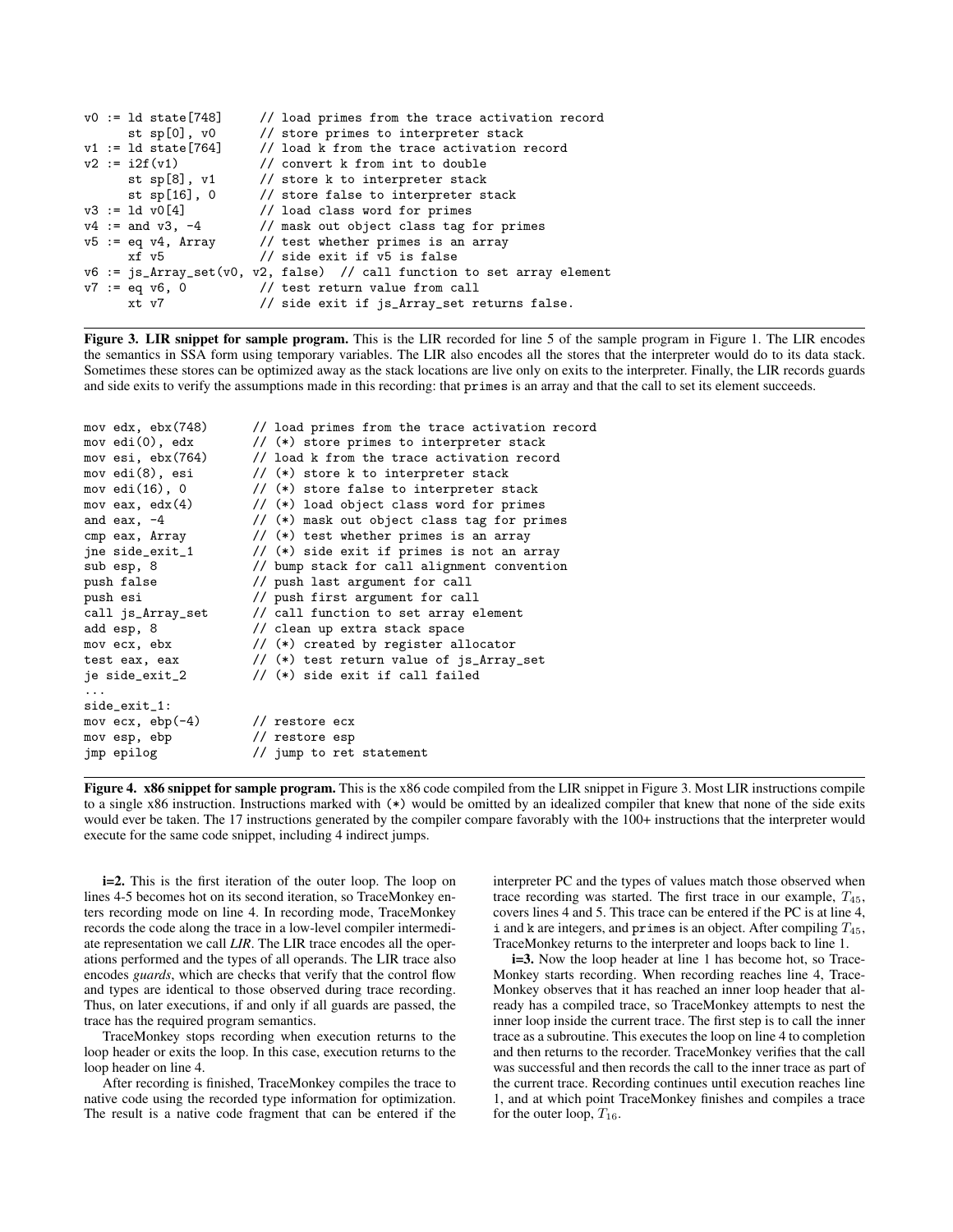i=4. On this iteration, TraceMonkey calls  $T_{16}$ . Because i=4, the if statement on line 2 is taken. This branch was not taken in the original trace, so this causes  $T_{16}$  to fail a guard and take a side exit. The exit is not yet hot, so TraceMonkey returns to the interpreter, which executes the continue statement.

**i=5.** TraceMonkey calls  $T_{16}$ , which in turn calls the nested trace  $T_{45}$ .  $T_{16}$  loops back to its own header, starting the next iteration without ever returning to the monitor.

i=6. On this iteration, the side exit on line 2 is taken again. This time, the side exit becomes hot, so a trace  $T_{23,1}$  is recorded that covers line 3 and returns to the loop header. Thus, the end of  $T_{23,1}$ jumps directly to the start of  $T_{16}$ . The side exit is patched so that on future iterations, it jumps directly to  $T_{23,1}$ .

At this point, TraceMonkey has compiled enough traces to cover the entire nested loop structure, so the rest of the program runs entirely as native code.

# 3. Trace Trees

In this section, we describe traces, trace trees, and how they are formed at run time. Although our techniques apply to any dynamic language interpreter, we will describe them assuming a bytecode interpreter to keep the exposition simple.

#### 3.1 Traces

A *trace* is simply a program path, which may cross function call boundaries. TraceMonkey focuses on *loop traces*, that originate at a loop edge and represent a single iteration through the associated loop.

Similar to an extended basic block, a trace is only entered at the top, but may have many exits. In contrast to an extended basic block, a trace can contain join nodes. Since a trace always only follows one single path through the original program, however, join nodes are not recognizable as such in a trace and have a single predecessor node like regular nodes.

A *typed trace* is a trace annotated with a type for every variable (including temporaries) on the trace. A typed trace also has an entry *type map* giving the required types for variables used on the trace before they are defined. For example, a trace could have a type map (x: int, b: boolean), meaning that the trace may be entered only if the value of the variable x is of type int and the value of b is of type boolean. The entry type map is much like the signature of a function.

In this paper, we only discuss typed loop traces, and we will refer to them simply as "traces". The key property of typed loop traces is that they can be compiled to efficient machine code using the same techniques used for typed languages.

In TraceMonkey, traces are recorded in trace-flavored SSA *LIR* (low-level intermediate representation). In trace-flavored SSA (or TSSA), phi nodes appear only at the entry point, which is reached both on entry and via loop edges. The important LIR primitives are constant values, memory loads and stores (by address and offset), integer operators, floating-point operators, function calls, and conditional exits. Type conversions, such as integer to double, are represented by function calls. This makes the LIR used by TraceMonkey independent of the concrete type system and type conversion rules of the source language. The LIR operations are generic enough that the backend compiler is language independent. Figure 3 shows an example LIR trace.

Bytecode interpreters typically represent values in a various complex data structures (e.g., hash tables) in a boxed format (i.e., with attached type tag bits). Since a trace is intended to represent efficient code that eliminates all that complexity, our traces operate on unboxed values in simple variables and arrays as much as possible.

A trace records all its intermediate values in a small activation record area. To make variable accesses fast on trace, the trace also imports local and global variables by unboxing them and copying them to its activation record. Thus, the trace can read and write these variables with simple loads and stores from a native activation recording, independently of the boxing mechanism used by the interpreter. When the trace exits, the VM boxes the values from this native storage location and copies them back to the interpreter structures.

For every control-flow branch in the source program, the recorder generates conditional exit LIR instructions. These instructions exit from the trace if required control flow is different from what it was at trace recording, ensuring that the trace instructions are run only if they are supposed to. We call these instructions *guard* instructions.

Most of our traces represent loops and end with the special loop LIR instruction. This is just an unconditional branch to the top of the trace. Such traces return only via guards.

Now, we describe the key optimizations that are performed as part of recording LIR. All of these optimizations reduce complex dynamic language constructs to simple typed constructs by specializing for the current trace. Each optimization requires guard instructions to verify their assumptions about the state and exit the trace if necessary.

#### Type specialization.

All LIR primitives apply to operands of specific types. Thus, LIR traces are necessarily type-specialized, and a compiler can easily produce a translation that requires no type dispatches. A typical bytecode interpreter carries tag bits along with each value, and to perform any operation, must check the tag bits, dynamically dispatch, mask out the tag bits to recover the untagged value, perform the operation, and then reapply tags. LIR omits everything except the operation itself.

A potential problem is that some operations can produce values of unpredictable types. For example, reading a property from an object could yield a value of any type, not necessarily the type observed during recording. The recorder emits guard instructions that conditionally exit if the operation yields a value of a different type from that seen during recording. These guard instructions guarantee that as long as execution is on trace, the types of values match those of the typed trace. When the VM observes a side exit along such a type guard, a new typed trace is recorded originating at the side exit location, capturing the new type of the operation in question.

Representation specialization: objects. In JavaScript, name lookup semantics are complex and potentially expensive because they include features like object inheritance and eval. To evaluate an object property read expression like o.x, the interpreter must search the property map of o and all of its prototypes and parents. Property maps can be implemented with different data structures (e.g., per-object hash tables or shared hash tables), so the search process also must dispatch on the representation of each object found during search. TraceMonkey can simply observe the result of the search process and record the simplest possible LIR to access the property value. For example, the search might finds the value of o.x in the prototype of o, which uses a shared hash-table representation that places x in slot 2 of a property vector. Then the recorded can generate LIR that reads o.x with just two or three loads: one to get the prototype, possibly one to get the property value vector, and one more to get slot 2 from the vector. This is a vast simplification and speedup compared to the original interpreter code. Inheritance relationships and object representations can change during execution, so the simplified code requires guard instructions that ensure the object representation is the same. In TraceMonkey, objects' rep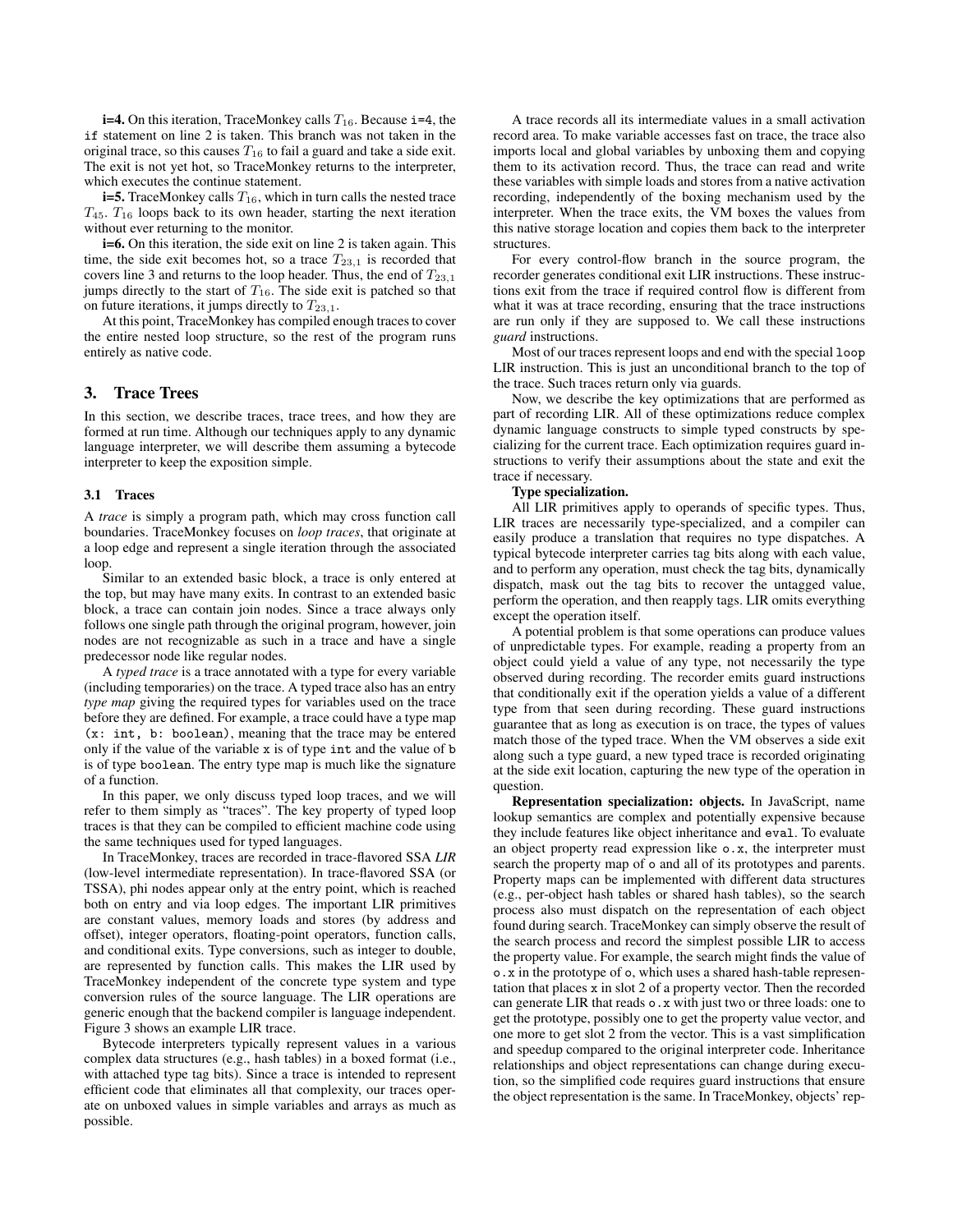resentations are assigned an integer key called the *object shape*. Thus, the guard is a simple equality check on the object shape.

Representation specialization: numbers. JavaScript has no integer type, only a Number type that is the set of 64-bit IEEE-754 floating-pointer numbers ("doubles"). But many JavaScript operators, in particular array accesses and bitwise operators, really operate on integers, so they first convert the number to an integer, and then convert any integer result back to a double.<sup>1</sup> Clearly, a JavaScript VM that wants to be fast must find a way to operate on integers directly and avoid these conversions.

In TraceMonkey, we support two representations for numbers: integers and doubles. The interpreter uses integer representations as much as it can, switching for results that can only be represented as doubles. When a trace is started, some values may be imported and represented as integers. Some operations on integers require guards. For example, adding two integers can produce a value too large for the integer representation.

Function inlining. LIR traces can cross function boundaries in either direction, achieving function inlining. Move instructions need to be recorded for function entry and exit to copy arguments in and return values out. These move statements are then optimized away by the compiler using copy propagation. In order to be able to return to the interpreter, the trace must also generate LIR to record that a call frame has been entered and exited. The frame entry and exit LIR saves just enough information to allow the intepreter call stack to be restored later and is much simpler than the interpreter's standard call code. If the function being entered is not constant (which in JavaScript includes any call by function name), the recorder must also emit LIR to guard that the function is the same.

Guards and side exits. Each optimization described above requires one or more guards to verify the assumptions made in doing the optimization. A guard is just a group of LIR instructions that performs a test and conditional exit. The exit branches to a *side exit*, a small off-trace piece of LIR that returns a pointer to a structure that describes the reason for the exit along with the interpreter PC at the exit point and any other data needed to restore the interpreter's state structures.

Aborts. Some constructs are difficult to record in LIR traces. For example, eval or calls to external functions can change the program state in unpredictable ways, making it difficult for the tracer to know the current type map in order to continue tracing. A tracing implementation can also have any number of other limitations, e.g.,a small-memory device may limit the length of traces. When any situation occurs that prevents the implementation from continuing trace recording, the implementation *aborts* trace recording and returns to the trace monitor.

# 3.2 Trace Trees

Especially simple loops, namely those where control flow, value types, value representations, and inlined functions are all invariant, can be represented by a single trace. But most loops have at least some variation, and so the program will take side exits from the main trace. When a side exit becomes hot, TraceMonkey starts a new *branch trace* from that point and patches the side exit to jump directly to that trace. In this way, a single trace expands on demand to a single-entry, multiple-exit *trace tree*.

This section explains how trace trees are formed during execution. The goal is to form trace trees during execution that cover all the hot paths of the program.

Starting a tree. Tree trees always start at loop headers, because they are a natural place to look for hot paths. In TraceMonkey, loop headers are easy to detect–the bytecode compiler ensures that a bytecode is a loop header iff it is the target of a backward branch. TraceMonkey starts a tree when a given loop header has been executed a certain number of times (2 in the current implementation). Starting a tree just means starting recording a trace for the current point and type map and marking the trace as the root of a tree. Each tree is associated with a loop header and type map, so there may be several trees for a given loop header.

Closing the loop. Trace recording can end in several ways.

Ideally, the trace reaches the loop header where it started with the same type map as on entry. This is called a *type-stable* loop iteration. In this case, the end of the trace can jump right to the beginning, as all the value representations are exactly as needed to enter the trace. The jump can even skip the usual code that would copy out the state at the end of the trace and copy it back in to the trace activation record to enter a trace.

In certain cases the trace might reach the loop header with a different type map. This scenario is sometime observed for the first iteration of a loop. Some variables inside the loop might initially be *undefined*, before they are set to a concrete type during the first loop iteration. When recording such an iteration, the recorder cannot link the trace back to its own loop header since it is *type-unstable*. Instead, the iteration is terminated with a side exit that will always fail and return to the interpreter. At the same time a new trace is recorded with the new type map. Every time an additional typeunstable trace is added to a region, its exit type map is compared to the entry map of all existing traces in case they complement each other. With this approach we are able to cover type-unstable loop iterations as long they eventually form a stable equilibrium.

Finally, the trace might exit the loop before reaching the loop header, for example because execution reaches a break or return statement. In this case, the VM simply ends the trace with an exit to the trace monitor.

As mentioned previously, we may speculatively chose to represent certain Number-typed values as integers on trace. We do so when we observe that Number-typed variables contain an integer value at trace entry. If during trace recording the variable is unexpectedly assigned a non-integer value, we have to widen the type of the variable to a double. As a result, the recorded trace becomes inherently type-unstable since it starts with an integer value but ends with a double value. This represents a mis-speculation, since at trace entry we specialized the Number-typed value to an integer, assuming that at the loop edge we would again find an integer value in the variable, allowing us to close the loop. To avoid future speculative failures involving this variable, and to obtain a type-stable trace we note the fact that the variable in question as been observed to sometimes hold non-integer values in an advisory data structure which we call the "oracle".

When compiling loops, we consult the oracle before specializing values to integers. Speculation towards integers is performed only if no adverse information is known to the oracle about that particular variable. Whenever we accidentally compile a loop that is type-unstable due to mis-speculation of a Number-typed variable, we immediately trigger the recording of a new trace, which based on the now updated oracle information will start with a double value and thus become type stable.

Extending a tree. Side exits lead to different paths through the loop, or paths with different types or representations. Thus, to completely cover the loop, the VM must record traces starting at all side exits. These traces are recorded much like root traces: there is a counter for each side exit, and when the counter reaches a hotness threshold, recording starts. Recording stops exactly as for the root trace, using the loop header of the root trace as the target to reach.

 $<sup>1</sup>$  Arrays are actually worse than this: if the index value is a number, it must</sup> be converted from a double to a string for the property access operator, and then to an integer internally to the array implementation.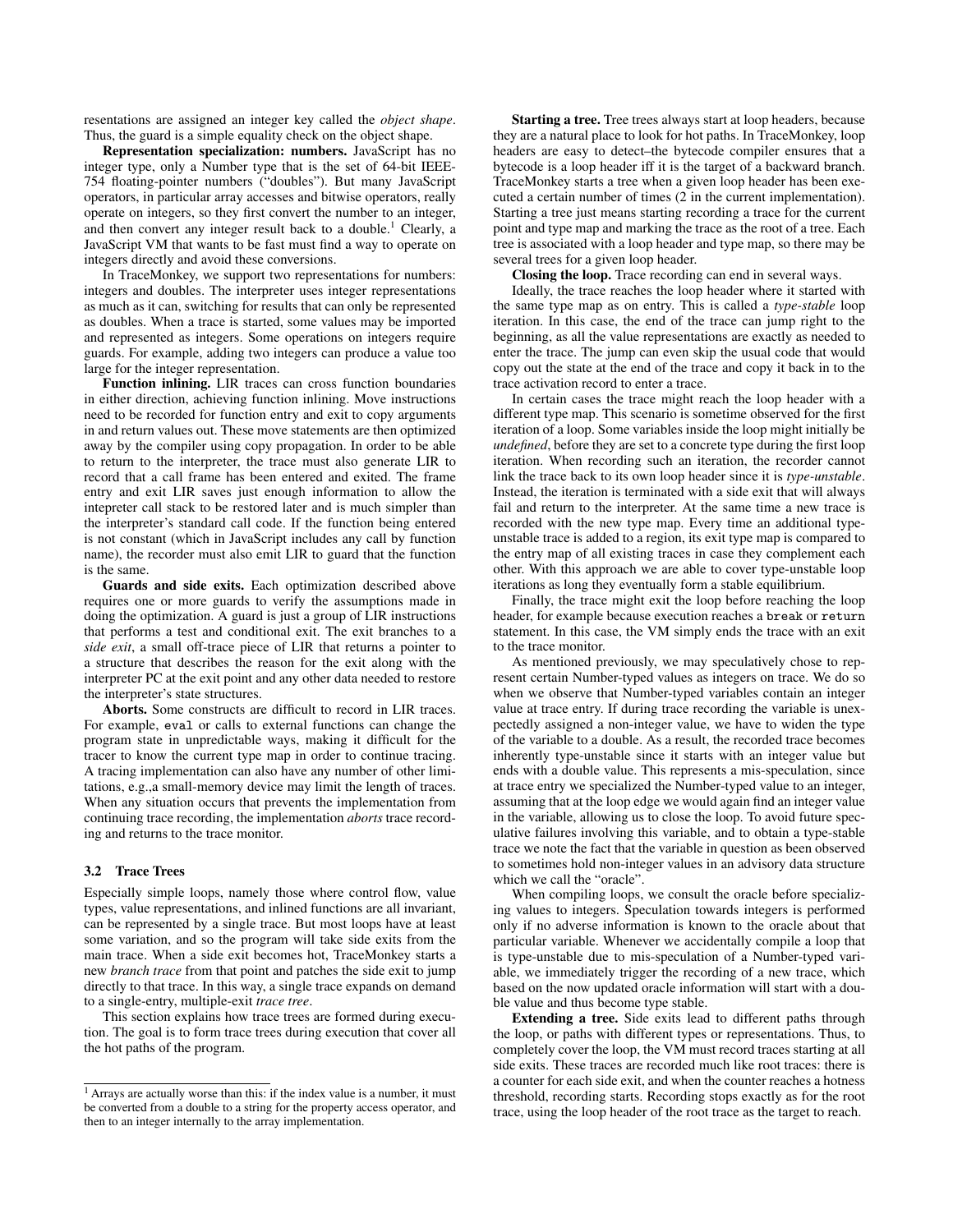Our implementation does not extend at all side exits. It extends only if the side exit is for a control-flow branch, and only if the side exit does not leave the loop. In particular we do not want to extend a trace tree along a path that leads to an outer loop, because we want to cover such paths in an outer tree through tree *nesting*.

#### 3.3 Blacklisting

Sometimes, a program follows a path that cannot be compiled into a trace, usually because of limitations in the implementation. TraceMonkey does not currently support recording throwing and catching of arbitrary exceptions. This design trade off was chosen, because exceptions are usually rare in JavaScript. However, if a program opts to use exceptions intensively, we would suddenly incur a punishing runtime overhead if we repeatedly try to record a trace for this path and repeatedly fail to do so, since we abort tracing every time we observe an exception being thrown.

As a result, if a hot loop contains traces that always fail, the VM could potentially run much more slowly than the base interpreter: the VM repeatedly spends time trying to record traces, but is never able to run any. To avoid this problem, whenever the VM is about to start tracing, it must try to predict whether it will finish the trace.

Our prediction algorithm is based on *blacklisting* traces that have been tried and failed. When the VM fails to finish a trace starting at a given point, the VM records that a failure has occurred. The VM also sets a counter so that it will not try to record a trace starting at that point until it is passed a few more times (32 in our implementation). This *backoff* counter gives temporary conditions that prevent tracing a chance to end. For example, a loop may behave differently during startup than during its steady-state execution. After a given number of failures (2 in our implementation), the VM marks the fragment as blacklisted, which means the VM will never again start recording at that point.

After implementing this basic strategy, we observed that for small loops that get blacklisted, the system can spend a noticeable amount of time just finding the loop fragment and determining that it has been blacklisted. We now avoid that problem by patching the bytecode. We define an extra no-op bytecode that indicates a loop header. The VM calls into the trace monitor every time the interpreter executes a loop header no-op. To blacklist a fragment, we simply replace the loop header no-op with a regular no-op. Thus, the interpreter will never again even call into the trace monitor.

There is a related problem we have not yet solved, which occurs when a loop meets all of these conditions:

- The VM can form at least one root trace for the loop.
- There is at least one hot side exit for which the VM cannot complete a trace.
- The loop body is short.

In this case, the VM will repeatedly pass the loop header, search for a trace, find it, execute it, and fall back to the interpreter. With a short loop body, the overhead of finding and calling the trace is high, and causes performance to be even slower than the basic interpreter. So far, in this situation we have improved the implementation so that the VM can complete the branch trace. But it is hard to guarantee that this situation will never happen. As future work, this situation could be avoided by detecting and blacklisting loops for which the average trace call executes few bytecodes before returning to the interpreter.

## 4. Nested Trace Tree Formation

Figure 7 shows basic trace tree compilation (11) applied to a nested loop where the inner loop contains two paths. Usually, the inner loop (with header at  $i_2$ ) becomes hot first, and a trace tree is rooted at that point. For example, the first recorded trace may be a cycle



Figure 5. A tree with two traces, a trunk trace and one branch trace. The trunk trace contains a guard to which a branch trace was attached. The branch trace contain a guard that may fail and trigger a side exit. Both the trunk and the branch trace loop back to the tree anchor, which is the beginning of the trace tree.



Figure 6. We handle type-unstable loops by allowing traces to compile that cannot loop back to themselves due to a type mismatch. As such traces accumulate, we attempt to connect their loop edges to form groups of trace trees that can execute without having to side-exit to the interpreter to cover odd type cases. This is particularly important for nested trace trees where an outer tree tries to call an inner tree (or in this case a forest of inner trees), since inner loops frequently have initially undefined values which change type to a concrete value after the first iteration.

through the inner loop,  $\{i_2, i_3, i_5, \alpha\}$ . The  $\alpha$  symbol is used to indicate that the trace loops back the tree anchor.

When execution leaves the inner loop, the basic design has two choices. First, the system can stop tracing and give up on compiling the outer loop, clearly an undesirable solution. The other choice is to continue tracing, compiling traces for the outer loop inside the inner loop's trace tree.

For example, the program might exit at  $i<sub>5</sub>$  and record a branch trace that incorporates the outer loop:  $\{i_5, i_7, i_1, i_6, i_7, i_1, \alpha\}.$ Later, the program might take the other branch at  $i_2$  and then exit, recording another branch trace incorporating the outer loop:  $\{i_2, i_4, i_5, i_7, i_1, i_6, i_7, i_1, \alpha\}$ . Thus, the outer loop is recorded and compiled twice, and both copies must be retained in the trace cache.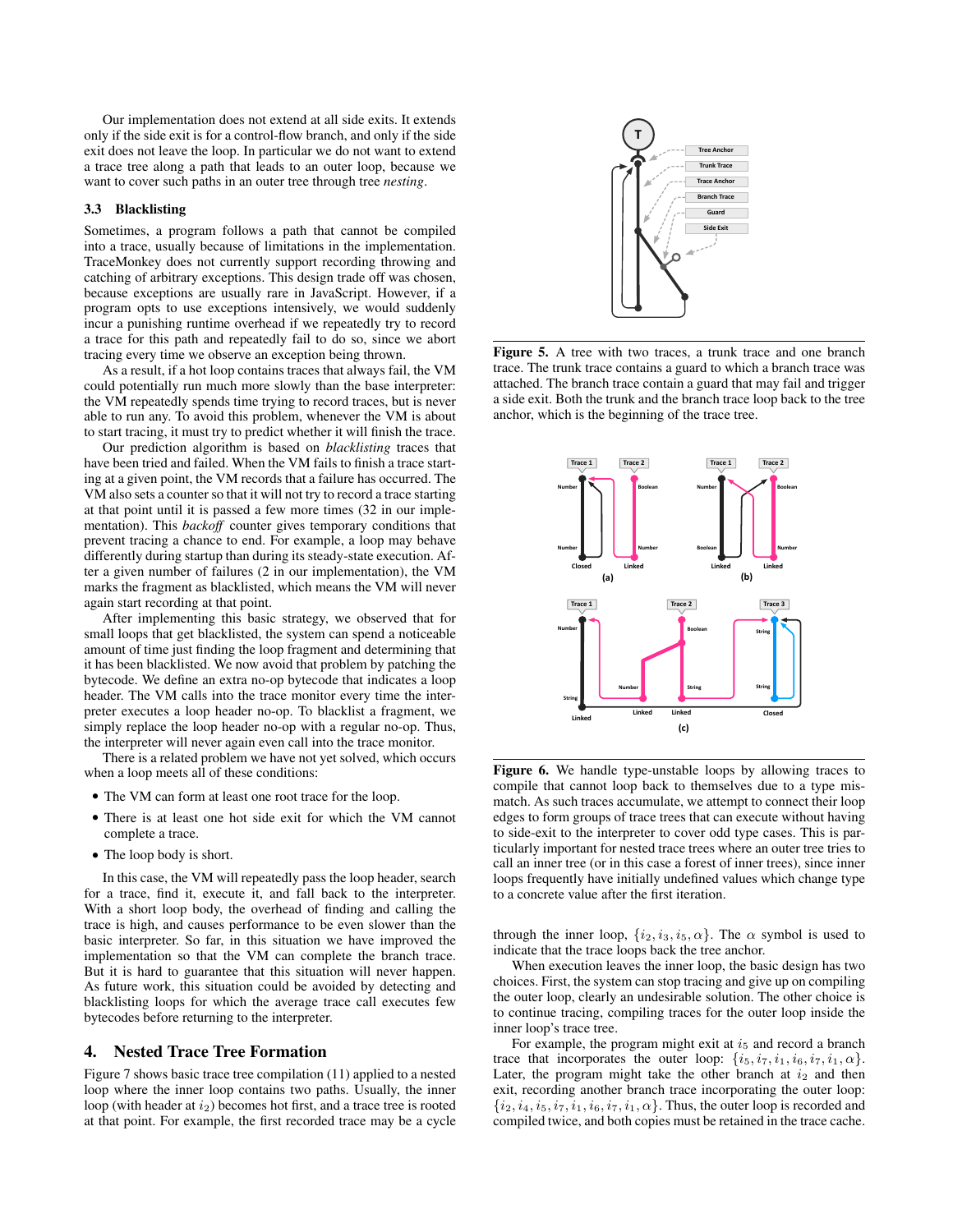

Figure 7. Control flow graph of a nested loop with an if statement inside the inner most loop (a). An inner tree captures the inner loop, and is nested inside an outer tree which "calls" the inner tree. The inner tree returns to the outer tree once it exits along its loop condition guard (b).

In general, if loops are nested to depth  $k$ , and each loop has  $n$  paths (on geometric average), this naïve strategy yields  $O(n^k)$  traces, which can easily fill the trace cache.

In order to execute programs with nested loops efficiently, a tracing system needs a technique for covering the nested loops with native code without exponential trace duplication.

#### 4.1 Nesting Algorithm

The key insight is that if each loop is represented by its own trace tree, the code for each loop can be contained only in its own tree, and outer loop paths will not be duplicated. Another key fact is that we are not tracing arbitrary bytecodes that might have irreduceable control flow graphs, but rather bytecodes produced by a compiler for a language with structured control flow. Thus, given two loop edges, the system can easily determine whether they are nested and which is the inner loop. Using this knowledge, the system can compile inner and outer loops separately, and make the outer loop's traces *call* the inner loop's trace tree.

The algorithm for building nested trace trees is as follows. We start tracing at loop headers exactly as in the basic tracing system. When we exit a loop (detected by comparing the interpreter PC with the range given by the loop edge), we stop the trace. The key step of the algorithm occurs when we are recording a trace for loop  $L_R$  (R for loop being recorded) and we reach the header of a different loop  $L<sub>O</sub>$  (O for other loop). Note that  $L<sub>O</sub>$  must be an inner loop of  $L_R$  because we stop the trace when we exit a loop.

- If  $L_O$  has a type-matching compiled trace tree, we call  $L_O$  as a nested trace tree. If the call succeeds, then we record the call in the trace for  $L_R$ . On future executions, the trace for  $L_R$  will call the inner trace directly.
- If  $L<sub>O</sub>$  does not have a type-matching compiled trace tree yet, we have to obtain it before we are able to proceed. In order to do this, we simply abort recording the first trace. The trace monitor will see the inner loop header, and will immediately start recording the inner loop.

If all the loops in a nest are type-stable, then loop nesting creates no duplication. Otherwise, if loops are nested to a depth  $k$ , and each



Figure 8. Control flow graph of a loop with two nested loops (left) and its nested trace tree configuration (right). The outer tree calls the two inner nested trace trees and places guards at their side exit locations.

loop is entered with  $m$  different type maps (on geometric average), then we compile  $O(m^k)$  copies of the innermost loop. As long as  $m$  is close to 1, the resulting trace trees will be tractable.

An important detail is that the call to the inner trace tree must act like a function call site: it must return to the same point every time. The goal of nesting is to make inner and outer loops independent; thus when the inner tree is called, it must exit to the same point in the outer tree every time with the same type map. Because we cannot actually guarantee this property, we must guard on it after the call, and side exit if the property does not hold. A common reason for the inner tree not to return to the same point would be if the inner tree took a new side exit for which it had never compiled a trace. At this point, the interpreter PC is in the inner tree, so we cannot continue recording or executing the outer tree. If this happens during recording, we abort the outer trace, to give the inner tree a chance to finish growing. A future execution of the outer tree would then be able to properly finish and record a call to the inner tree. If an inner tree side exit happens during execution of a compiled trace for the outer tree, we simply exit the outer trace and start recording a new branch in the inner tree.

### 4.2 Blacklisting with Nesting

The blacklisting algorithm needs modification to work well with nesting. The problem is that outer loop traces often abort during startup (because the inner tree is not available or takes a side exit), which would lead to their being quickly blacklisted by the basic algorithm.

The key observation is that when an outer trace aborts because the inner tree is not ready, this is probably a temporary condition. Thus, we should not count such aborts toward blacklisting as long as we are able to build up more traces for the inner tree.

In our implementation, when an outer tree aborts on the inner tree, we increment the outer tree's blacklist counter as usual and back off on compiling it. When the inner tree finishes a trace, we decrement the blacklist counter on the outer loop, "forgiving" the outer loop for aborting previously. We also undo the backoff so that the outer tree can start immediately trying to compile the next time we reach it.

# 5. Trace Tree Optimization

This section explains how a recorded trace is translated to an optimized machine code trace. The trace compilation subsystem, NANOJIT, is separate from the VM and can be used for other applications.

<sup>&</sup>lt;sup>2</sup> Instead of aborting the outer recording, we could principally merely suspend the recording, but that would require the implementation to be able to record several traces simultaneously, complicating the implementation, while saving only a few iterations in the interpreter.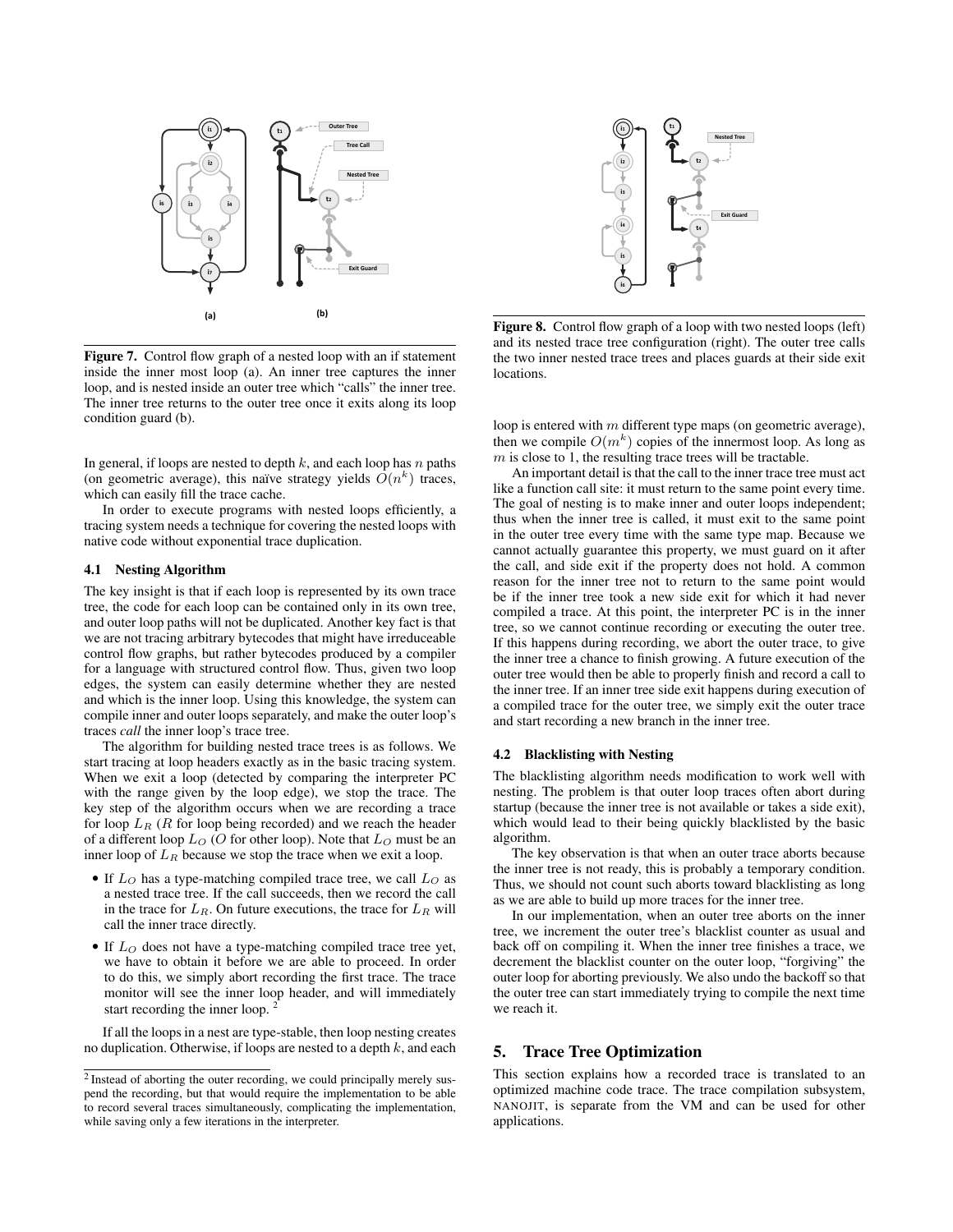### 5.1 Optimizations

Because traces are in SSA form and have no join points or  $\phi$ nodes, certain optimizations are easy to implement. In order to get good startup performance, the optimizations must run quickly, so we chose a small set of optimizations. We implemented the optimizations as pipelined filters so that they can be turned on and off independently, and yet all run in just two loop passes over the trace: one forward and one backward.

Every time the trace recorder emits a LIR instruction, the instruction is immediately passed to the first filter in the forward pipeline. Thus, forward filter optimizations are performed as the trace is recorded. Each filter may pass each instruction to the next filter unchanged, write a different instruction to the next filter, or write no instruction at all. For example, the constant folding filter can replace a multiply instruction like  $v_{13} := mul3, 1000$  with a constant instruction  $v_{13} = 3000$ .

We currently apply four forward filters:

- On ISAs without floating-point instructions, a soft-float filter converts floating-point LIR instructions to sequences of integer instructions.
- CSE (constant subexpression elimination),
- expression simplification, including constant folding and a few algebraic identities (e.g.,  $a - a = 0$ ), and
- source language semantic-specific expression simplification, primarily algebraic identities that allow DOUBLE to be replaced with INT. For example, LIR that converts an INT to a DOUBLE and then back again would be removed by this filter.

When trace recording is completed, nanojit runs the backward optimization filters. These are used for optimizations that require backward program analysis. When running the backward filters, nanojit reads one LIR instruction at a time, and the reads are passed through the pipeline.

We currently apply three backward filters:

- Dead data-stack store elimination. The LIR trace encodes many stores to locations in the interpreter stack. But these values are never read back before exiting the trace (by the interpreter or another trace). Thus, stores to the stack that are overwritten before the next exit are dead. Stores to locations that are off the top of the interpreter stack at future exits are also dead.
- Dead call-stack store elimination. This is the same optimization as above, except applied to the interpreter's call stack used for function call inlining.
- Dead code elimination. This eliminates any operation that stores to a value that is never used.

After a LIR instruction is successfully read ("pulled") from the backward filter pipeline, nanojit's code generator emits native machine instruction(s) for it.

## 5.2 Register Allocation

We use a simple greedy register allocator that makes a single backward pass over the trace (it is integrated with the code generator). By the time the allocator has reached an instruction like  $v_3 = add v_1, v_2$ , it has already assigned a register to  $v_3$ . If  $v_1$  and  $v_2$  have not yet been assigned registers, the allocator assigns a free register to each. If there are no free registers, a value is selected for spilling. We use a class heuristic that selects the "oldest" registercarried value (6).

The heuristic considers the set  $R$  of values  $v$  in registers immediately after the current instruction for spilling. Let  $v_m$  be the last instruction before the current where each  $v$  is referred to. Then the

| Tag | JS Type   | Description                                  |
|-----|-----------|----------------------------------------------|
| xx1 | number    | 31-bit integer representation                |
| 000 | object    | pointer to JSO bject handle                  |
| 010 | number    | pointer to double handle                     |
| 100 | string    | pointer to JSString handle                   |
| 110 | boolean   | enumeration for null, undefined, true, false |
|     | null, or  |                                              |
|     | undefined |                                              |

Figure 9. Tagged values in the SpiderMonkey JS interpreter. Testing tags, unboxing (extracting the untagged value) and boxing (creating tagged values) are significant costs. Avoiding these costs is a key benefit of tracing.

heuristic selects  $v$  with minimum  $v_m$ . The motivation is that this frees up a register for as long as possible given a single spill.

If we need to spill a value  $v<sub>s</sub>$  at this point, we generate the restore code just after the code for the current instruction. The corresponding spill code is generated just after the last point where  $v<sub>s</sub>$  was used. The register that was assigned to  $v<sub>s</sub>$  is marked free for the preceding code, because that register can now be used freely without affecting the following code

# 6. Implementation

To demonstrate the effectiveness of our approach, we have implemented a trace-based dynamic compiler for the SpiderMonkey JavaScript Virtual Machine (4). SpiderMonkey is the JavaScript VM embedded in Mozilla's Firefox open-source web browser (2), which is used by more than 200 million users world-wide. The core of SpiderMonkey is a bytecode interpreter implemented in C++.

In SpiderMonkey, all JavaScript values are represented by the type jsval. A jsval is machine word in which up to the 3 of the least significant bits are a type tag, and the remaining bits are data. See Figure 6 for details. All pointers contained in jsvals point to GC-controlled blocks aligned on 8-byte boundaries.

JavaScript *object* values are mappings of string-valued property names to arbitrary values. They are represented in one of two ways in SpiderMonkey. Most objects are represented by a shared structural description, called the *object shape*, that maps property names to array indexes using a hash table. The object stores a pointer to the shape and the array of its own property values. Objects with large, unique sets of property names store their properties directly in a hash table.

The garbage collector is an exact, non-generational, stop-theworld mark-and-sweep collector.

In the rest of this section we discuss key areas of the TraceMonkey implementation.

#### 6.1 Calling Compiled Traces

Compiled traces are stored in a *trace cache*, indexed by intepreter PC and type map. Traces are compiled so that they may be called as functions using standard native calling conventions (e.g., FASTCALL on  $x86$ ).

The interpreter must hit a loop edge and enter the monitor in order to call a native trace for the first time. The monitor computes the current type map, checks the trace cache for a trace for the current PC and type map, and if it finds one, executes the trace.

To execute a trace, the monitor must build a trace activation record containing imported local and global variables, temporary stack space, and space for arguments to native calls. The local and global values are then copied from the interpreter state to the trace activation record. Then, the trace is called like a normal C function pointer.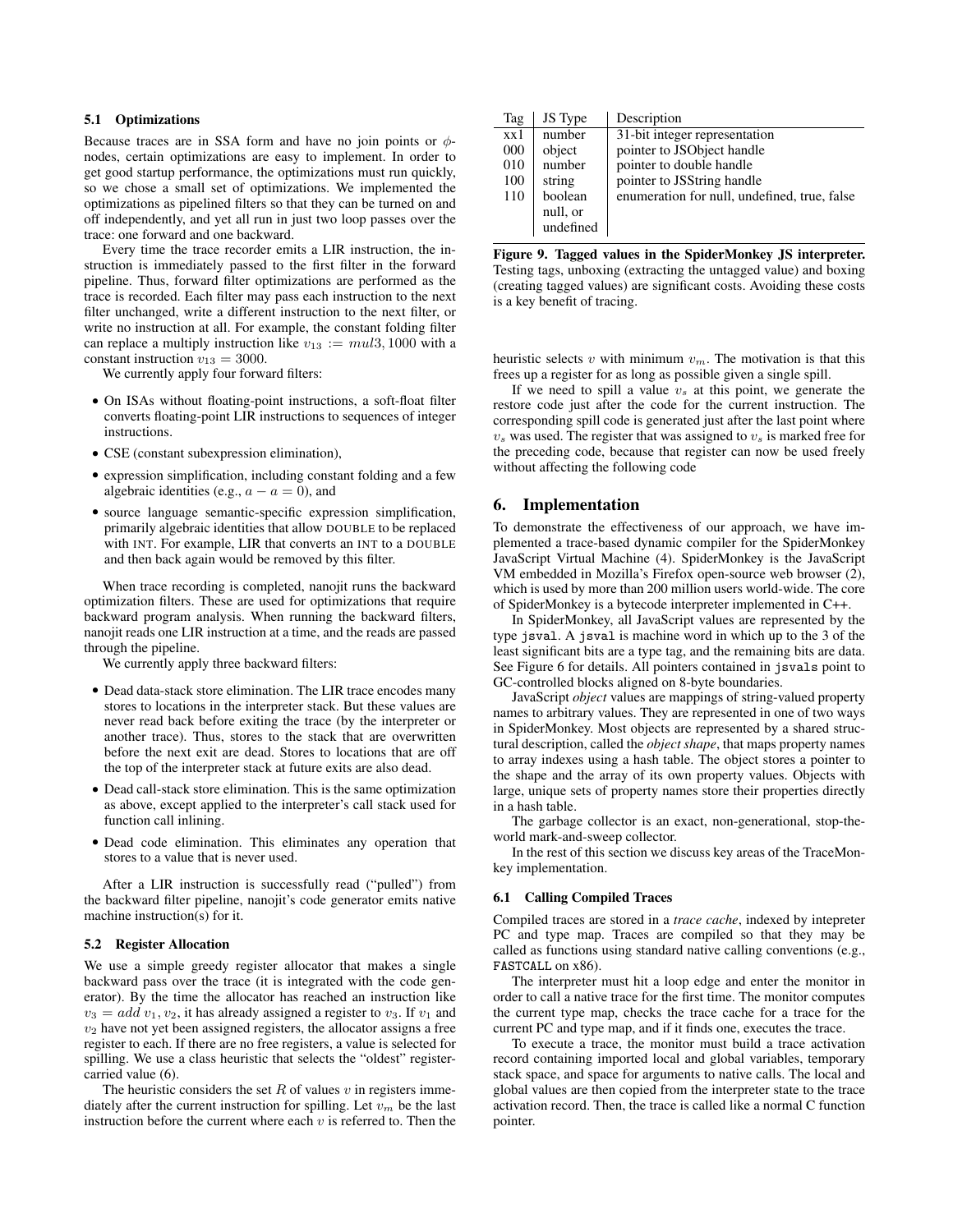When a trace call returns, the monitor restores the interpreter state. First, the monitor checks the reason for the trace exit and applies blacklisting if needed. Then, it pops or synthesizes interpreter JavaScript call stack frames as needed. Finally, it copies the imported variables back from the trace activation record to the interpreter state.

At least in the current implementation, these steps have a nonnegligible runtime cost, so minimizing the number of interpreterto-trace and trace-to-interpreter transitions is essential for performance. (see also Section 3.3). Our experiments (see Figure 12) show that for programs we can trace well such transitions happen infrequently and hence do not contribute significantly to total runtime. In a few programs, where the system is prevented from recording branch traces for hot side exits by aborts, this cost can rise to up to 10% of total execution time.

# 6.2 Trace Stitching

Transitions from a trace to a branch trace at a side exit avoid the costs of calling traces from the monitor, in a feature called *trace stitching*. At a side exit, the exiting trace only needs to write live register-carried values back to its trace activation record. In our implementation, identical type maps yield identical activation record layouts, so the trace activation record can be reused immediately by the branch trace.

In programs with branchy trace trees with small traces, trace stitching has a noticeable cost. Although writing to memory and then soon reading back would be expected to have a high L1 cache hit rate, for small traces the increased instruction count has a noticeable cost. Also, if the writes and reads are very close in the dynamic instruction stream, we have found that current x86 processors often incur penalties of 6 cycles or more (e.g., if the instructions use different base registers with equal values, the processor may not be able to detect that the addresses are the same right away).

The alternate solution is to recompile an entire trace tree, thus achieving inter-trace register allocation (10). The disadvantage is that tree recompilation takes time quadratic in the number of traces. We believe that the cost of recompiling a trace tree every time a branch is added would be prohibitive. That problem might be mitigated by recompiling only at certain points, or only for very hot, stable trees.

In the future, multicore hardware is expected to be common, making background tree recompilation attractive. In a closely related project (13) background recompilation yielded speedups of up to 1.25x on benchmarks with many branch traces. We plan to apply this technique to TraceMonkey as future work.

#### 6.3 Trace Recording

The job of the trace recorder is to emit LIR with identical semantics to the currently running interpreter bytecode trace. A good implementation should have low impact on non-tracing interpreter performance and a convenient way for implementers to maintain semantic equivalence.

In our implementation, the only direct modification to the interpreter is a call to the trace monitor at loop edges. In our benchmark results (see Figure 12) the total time spent in the monitor (for all activities) is usually less than 5%, so we consider the interpreter impact requirement met. Incrementing the loop hit counter is expensive because it requires us to look up the loop in the trace cache, but we have tuned our loops to become hot and trace very quickly (on the second iteration). The hit counter implementation could be improved, which might give us a small increase in overall performance, as well as more flexibility with tuning hotness thresholds. Once a loop is blacklisted we never call into the trace monitor for that loop (see Section 3.3).

Recording is activated by a pointer swap that sets the interpreter's dispatch table to call a single "interrupt" routine for every bytecode. The interrupt routine first calls a bytecode-specific recording routine. Then, it turns off recording if necessary (e.g., the trace ended). Finally, it jumps to the standard interpreter bytecode implementation. Some bytecodes have effects on the type map that cannot be predicted before executing the bytecode (e.g., calling String.charCodeAt, which returns an integer or *NaN* if the index argument is out of range). For these, we arrange for the interpreter to call into the recorder again after executing the bytecode. Since such hooks are relatively rare, we embed them directly into the interpreter, with an additional runtime check to see whether a recorder is currently active.

While separating the interpreter from the recorder reduces individual code complexity, it also requires careful implementation and extensive testing to achieve semantic equivalence.

In some cases achieving this equivalence is difficult since SpiderMonkey follows a *fat-bytecode* design, which was found to be beneficial to pure interpreter performance.

In fat-bytecode designs, individual bytecodes can implement complex processing (e.g., the getprop bytecode, which implements full JavaScript property value access, including special cases for cached and dense array access).

Fat bytecodes have two advantages: fewer bytecodes means lower dispatch cost, and bigger bytecode implementations give the compiler more opportunities to optimize the interpreter.

Fat bytecodes are a problem for TraceMonkey because they require the recorder to reimplement the same special case logic in the same way. Also, the advantages are reduced because (a) dispatch costs are eliminated entirely in compiled traces, (b) the traces contain only one special case, not the interpreter's large chunk of code, and (c) TraceMonkey spends less time running the base interpreter.

One way we have mitigated these problems is by implementing certain complex bytecodes in the recorder as sequences of simple bytecodes. Expressing the original semantics this way is not too difficult, and recording simple bytecodes is much easier. This enables us to retain the advantages of fat bytecodes while avoiding some of their problems for trace recording. This is particularly effective for fat bytecodes that recurse back into the interpreter, for example to convert an object into a primitive value by invoking a well-known method on the object, since it lets us inline this function call.

It is important to note that we split fat opcodes into thinner opcodes only during recording. When running purely interpretatively (i.e. code that has been blacklisted), the interpreter directly and efficiently executes the fat opcodes.

### 6.4 Preemption

SpiderMonkey, like many VMs, needs to preempt the user program periodically. The main reasons are to prevent infinitely looping scripts from locking up the host system and to schedule GC.

In the interpreter, this had been implemented by setting a "preempt now" flag that was checked on every backward jump. This strategy carried over into TraceMonkey: the VM inserts a guard on the preemption flag at every loop edge. We measured less than a 1% increase in runtime on most benchmarks for this extra guard. In practice, the cost is detectable only for programs with very short loops.

We tested and rejected a solution that avoided the guards by compiling the loop edge as an unconditional jump, and patching the jump target to an exit routine when preemption is required. This solution can make the normal case slightly faster, but then preemption becomes very slow. The implementation was also very complex, especially trying to restart execution after the preemption.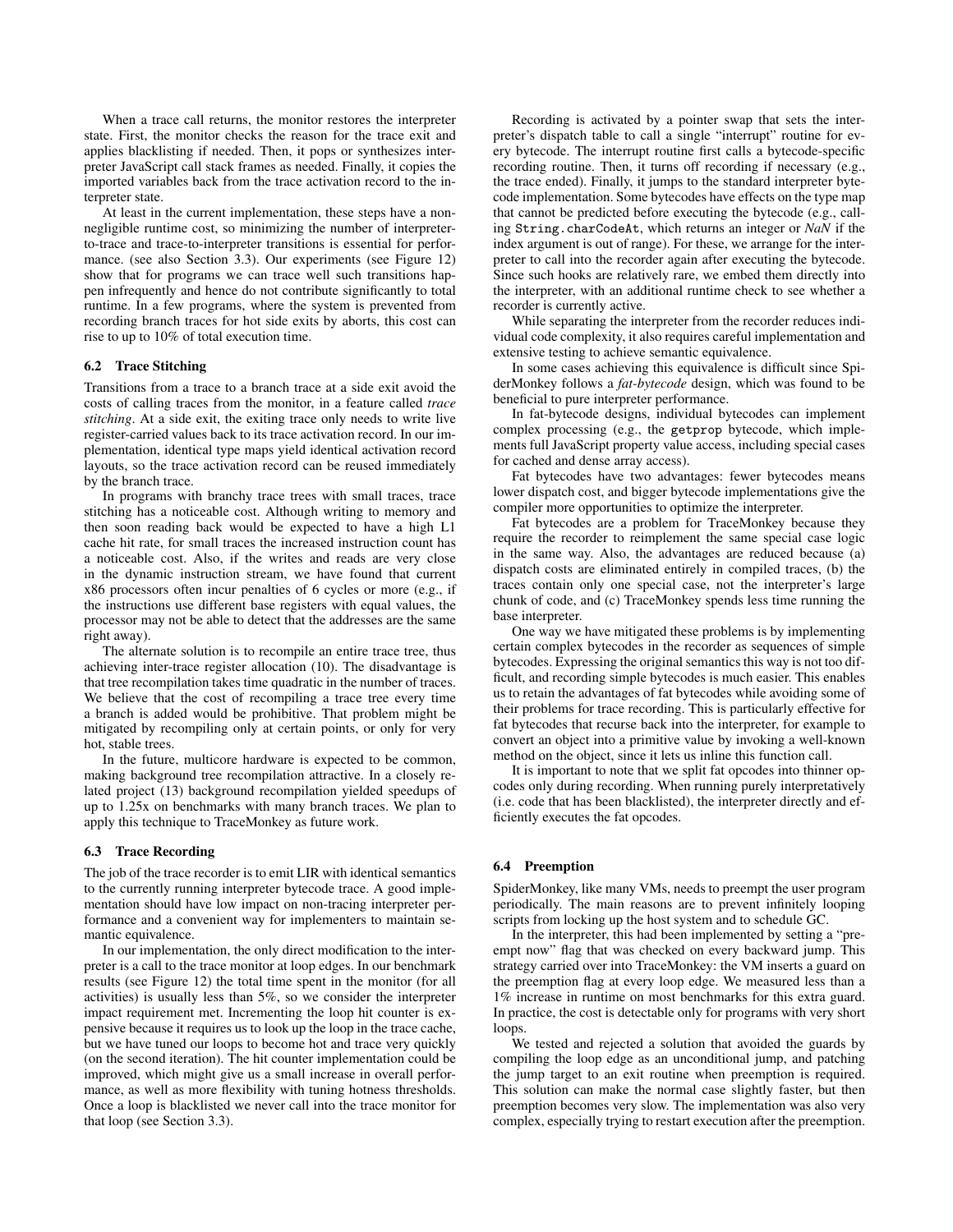#### 6.5 Calling External Functions

Like most interpreters, SpiderMonkey has a foreign function interface (FFI) that allows it to call C builtins and host system functions (e.g., web browser control and DOM access). The FFI has a standard signature for JS-callable functions, the key argument of which is an array of boxed values. External functions called through the FFI interact with the program state through an interpreter API (e.g., to read a property from an argument). There are also certain interpreter builtins that do not use the FFI, but interact with the program state in the same way, such as the CallIteratorNext function used with iterator objects. TraceMonkey must support this FFI in order to speed up code that interacts with the host system inside hot loops.

Calling external functions from TraceMonkey is potentially difficult because traces do not update the interpreter state until exiting. In particular, external functions may need the call stack or the global variables, but they may be out of date.

For the out-of-date call stack problem, we refactored some of the interpreter API implementation functions to re-materialize the interpreter call stack on demand.

We developed a C++ static analysis and annotated some interpreter functions in order to verify that the call stack is refreshed at any point it needs to be used. In order to access the call stack, a function must be annotated as either FORCESSTACK or RE-QUIRESSTACK. These annotations are also required in order to call REQUIRESSTACK functions, which are presumed to access the call stack transitively. FORCESSTACK is a trusted annotation, applied to only 5 functions, that means the function refreshes the call stack. REQUIRESSTACK is an untrusted annotation that means the function may only be called if the call stack has already been refreshed.

Similarly, we detect when host functions attempt to directly read or write global variables, and force the currently running trace to side exit. This is necessary since we cache and unbox global variables into the activation record during trace execution.

Since both call-stack access and global variable access are rarely performed by host functions, performance is not significantly affected by these safety mechanisms.

Another problem is that external functions can reenter the interpreter by calling scripts, which in turn again might want to access the call stack or global variables. To address this problem, we made the VM set a flag whenever the interpreter is reentered while a compiled trace is running.

Every call to an external function then checks this flag and exits the trace immediately after returning from the external function call if it is set. There are many external functions that seldom or never reenter, and they can be called without problem, and will cause trace exit only if necessary.

The FFI's boxed value array requirement has a performance cost, so we defined a new FFI that allows C functions to be annotated with their argument types so that the tracer can call them directly, without unnecessary argument conversions.

Currently, we do not support calling native property get and set override functions or DOM functions directly from trace. Support is planned future work.

#### 6.6 Correctness

During development, we had access to existing JavaScript test suites, but most of them were not designed with tracing VMs in mind and contained few loops.

One tool that helped us greatly was Mozilla's JavaScript fuzz tester, JSFUNFUZZ, which generates random JavaScript programs by nesting random language elements. We modified JSFUNFUZZ to generate loops, and also to test more heavily certain constructs we suspected would reveal flaws in our implementation. For example, we suspected bugs in TraceMonkey's handling of type-unstable



Figure 11. Fraction of dynamic bytecodes executed by interpreter and on native traces. The speedup vs. interpreter is shown in parentheses next to each test. The fraction of bytecodes executed while recording is too small to see in this figure, except for crypto-md5, where fully 3% of bytecodes are executed while recording. In most of the tests, almost all the bytecodes are executed by compiled traces. Three of the benchmarks are not traced at all and run in the interpreter.

loops and heavily branching code, and a specialized fuzz tester indeed revealed several regressions which we subsequently corrected.

# 7. Evaluation

We evaluated our JavaScript tracing implementation using Sun-Spider, the industry standard JavaScript benchmark suite. SunSpider consists of 26 short-running (less than 250ms, average 26ms) JavaScript programs. This is in stark contrast to benchmark suites such as SpecJVM98 (3) used to evaluate desktop and server Java VMs. Many programs in those benchmarks use large data sets and execute for minutes. The SunSpider programs carry out a variety of tasks, primarily 3d rendering, bit-bashing, cryptographic encoding, math kernels, and string processing.

All experiments were performed on a MacBook Pro with 2.2 GHz Core 2 processor and 2 GB RAM running MacOS 10.5.

Benchmark results. The main question is whether programs run faster with tracing. For this, we ran the standard SunSpider test driver, which starts a JavaScript interpreter, loads and runs each program once for warmup, then loads and runs each program 10 times and reports the average time taken by each. We ran 4 different configurations for comparison: (a) SpiderMonkey, the baseline interpreter, (b) TraceMonkey, (d) SquirrelFish Extreme (SFX), the call-threaded JavaScript interpreter used in Apple's WebKit, and (e) V8, the method-compiling JavaScript VM from Google.

Figure 10 shows the relative speedups achieved by tracing, SFX, and V8 against the baseline (SpiderMonkey). Tracing achieves the best speedups in integer-heavy benchmarks, up to the 25x speedup on bitops-bitwise-and.

TraceMonkey is the fastest VM on 9 of the 26 benchmarks (3d-morph, bitops-3bit-bits-in-byte, bitops-bitwiseand, crypto-sha1, math-cordic, math-partial-sums, mathspectral-norm, string-base64, string-validate-input).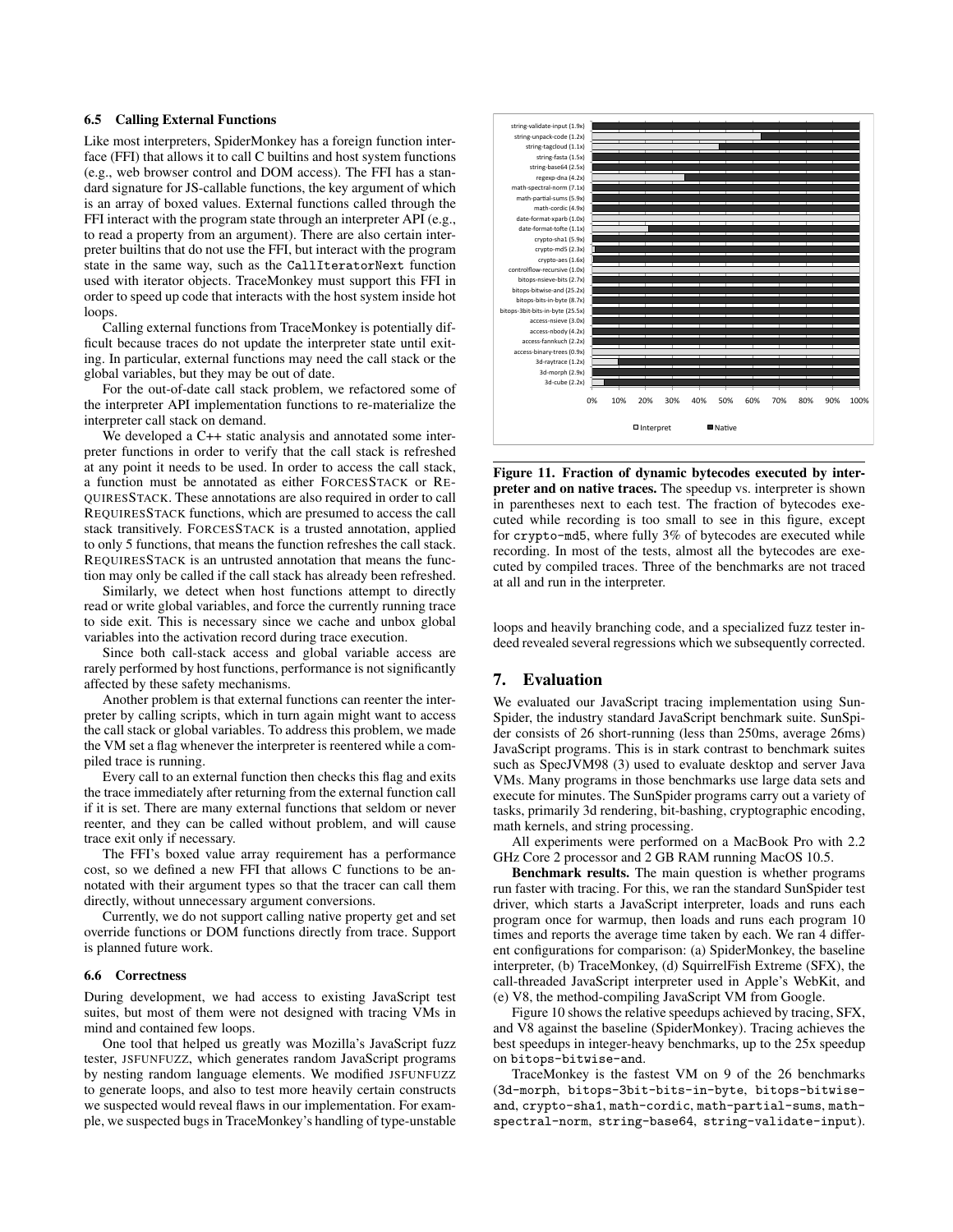

Figure 10. Speedup vs. a baseline JavaScript interpreter (SpiderMonkey) for our trace-based JIT compiler, Apple's SquirrelFish Extreme inline threading interpreter and Google's V8 JS compiler. Our system generates particularly efficient code for programs that benefit most from type specialization, which includes SunSpider Benchmark programs that perform bit manipulation. We type-specialize the code in question to use integer arithmetic, which substantially improves performance. For one of the benchmark programs we execute 25 times faster than the SpiderMonkey interpreter, and almost 5 times faster than V8 and SFX. For a large number of benchmarks all three VMs produce similar results. We perform worst on benchmark programs that we do not trace and instead fall back onto the interpreter. This includes the recursive benchmarks access-binary-trees and control-flow-recursive, for which we currently don't generate any native code.

In particular, the bitops benchmarks are short programs that perform many bitwise operations, so TraceMonkey can cover the entire program with 1 or 2 traces that operate on integers. TraceMonkey runs all the other programs in this set almost entirely as native code.

regexp-dna is dominated by regular expression matching, which is implemented in all 3 VMs by a special regular expression compiler. Thus, performance on this benchmark has little relation to the trace compilation approach discussed in this paper.

TraceMonkey's smaller speedups on the other benchmarks can be attributed to a few specific causes:

- The implementation does not currently trace recursion, so TraceMonkey achieves a small speedup or no speedup on benchmarks that use recursion extensively: 3d-cube, 3draytrace, access-binary-trees, string-tagcloud, and controlflow-recursive.
- The implementation does not currently trace eval and some other functions implemented in C. Because date-formattofte and date-format-xparb use such functions in their main loops, we do not trace them.
- The implementation does not currently trace through regular expression replace operations. The replace function can be passed a function object used to compute the replacement text. Our implementation currently does not trace functions called as replace functions. The run time of string-unpack-code is dominated by such a replace call.
- Two programs trace well, but have a long compilation time. access-nbody forms a large number of traces (81). crypto-md5 forms one very long trace. We expect to improve performance on this programs by improving the compilation speed of nanojit.
- Some programs trace very well, and speed up compared to the interpreter, but are not as fast as SFX and/or V8, namely bitops-bits-in-byte, bitops-nsieve-bits, accessfannkuch, access-nsieve, and crypto-aes. The reason is not clear, but all of these programs have nested loops with small bodies, so we suspect that the implementation has a relatively high cost for calling nested traces. string-fasta traces well, but its run time is dominated by string processing builtins, which are unaffected by tracing and seem to be less efficient in SpiderMonkey than in the two other VMs.

Detailed performance metrics. In Figure 11 we show the fraction of instructions interpreted and the fraction of instructions executed as native code. This figure shows that for many programs, we are able to execute almost all the code natively.

Figure 12 breaks down the total execution time into four activities: interpreting bytecodes while not recording, recording traces (including time taken to interpret the recorded trace), compiling traces to native code, and executing native code traces.

These detailed metrics allow us to estimate parameters for a simple model of tracing performance. These estimates should be considered very rough, as the values observed on the individual benchmarks have large standard deviations (on the order of the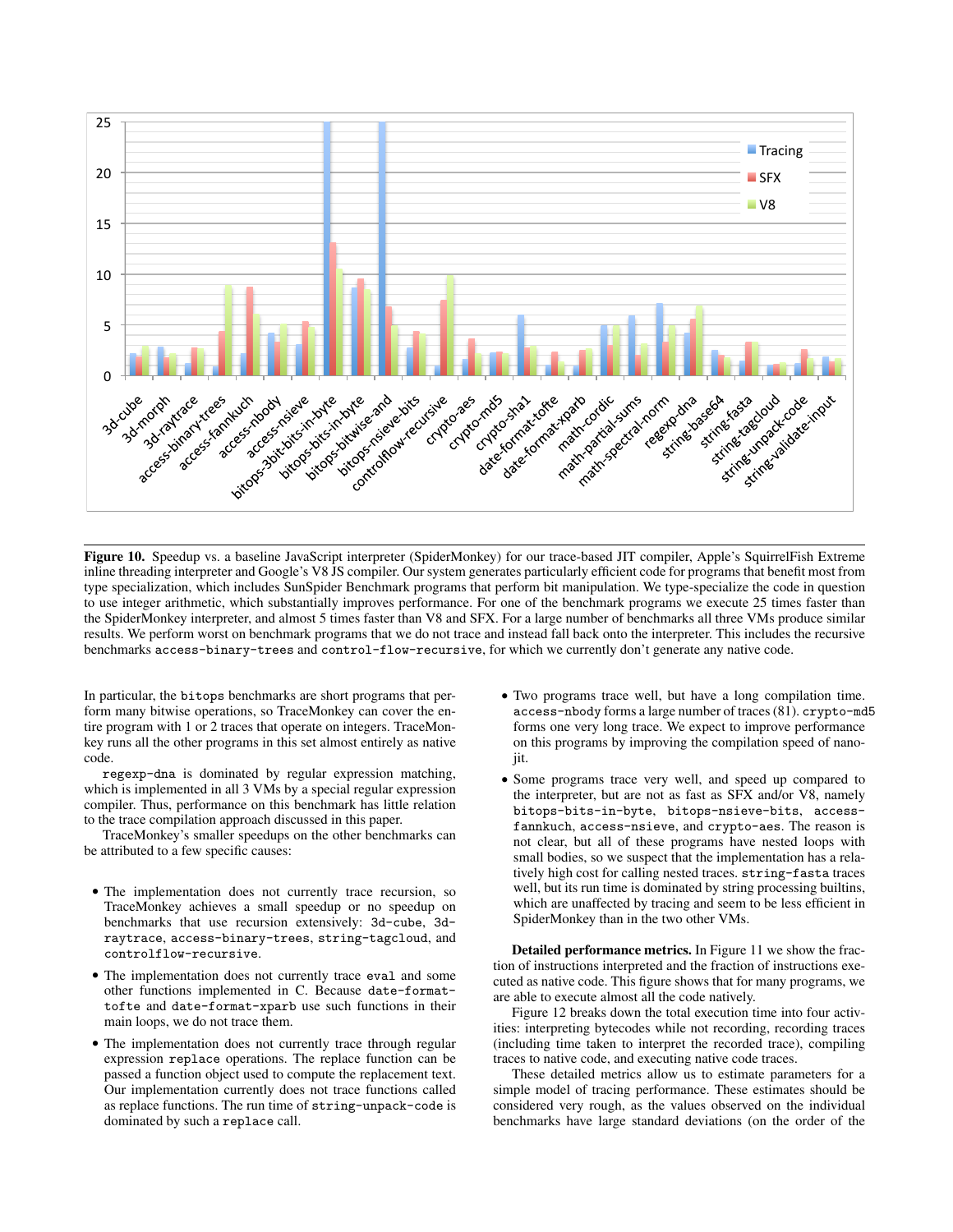|                          | Loops           | Trees          | Traces         | Aborts         | Flushes        | Trees/Loop | Traces/Tree | Traces/Loop              | Speedup |
|--------------------------|-----------------|----------------|----------------|----------------|----------------|------------|-------------|--------------------------|---------|
| 3d-cube                  | $\overline{25}$ | 27             | 29             | 3              | $\Omega$       | 1.1        | 1.1         | $\overline{1.2}$         | 2.20x   |
| 3d-morph                 | 5               | 8              | 8              | $\overline{2}$ | 0              | 1.6        | 1.0         | 1.6                      | 2.86x   |
| 3d-raytrace              | 10              | 25             | 100            | 10             |                | 2.5        | 4.0         | 10.0                     | 1.18x   |
| access-binary-trees      | $\Omega$        | $\Omega$       | $\overline{0}$ | 5              | 0              |            |             | $\overline{\phantom{a}}$ | 0.93x   |
| access-fannkuch          | 10              | 34             | 57             | 24             | 0              | 3.4        | 1.7         | 5.7                      | 2.20x   |
| access-nbody             | 8               | 16             | 18             | 5              | 0              | 2.0        | 1.1         | 2.3                      | 4.19x   |
| access-nsieve            | 3               | 6              | 8              | 3              | 0              | 2.0        | 1.3         | 2.7                      | 3.05x   |
| bitops-3bit-bits-in-byte | $\overline{c}$  | $\overline{c}$ | $\overline{2}$ | $\theta$       | 0              | 1.0        | 1.0         | 1.0                      | 25.47x  |
| bitops-bits-in-byte      | 3               | 3              | 4              |                | 0              | 1.0        | 1.3         | 1.3                      | 8.67x   |
| bitops-bitwise-and       |                 |                |                | $\theta$       | 0              | 1.0        | 1.0         | 1.0                      | 25.20x  |
| bitops-nsieve-bits       | 3               | 3              | 5              | $\Omega$       | 0              | 1.0        | 1.7         | 1.7                      | 2.75x   |
| controlflow-recursive    | $\theta$        | $\theta$       | $\theta$       |                | 0              |            |             | $\overline{\phantom{0}}$ | 0.98x   |
| crypto-aes               | 50              | 72             | 78             | 19             | 0              | 1.4        | 1.1         | 1.6                      | 1.64x   |
| crypto-md5               | 4               | 4              | 5              | $\overline{0}$ | 0              | 1.0        | 1.3         | 1.3                      | 2.30x   |
| crypto-shal              | 5               | 5              | 10             | 0              | 0              | 1.0        | 2.0         | 2.0                      | 5.95x   |
| date-format-tofte        | 3               | 3              | 4              |                | 0              | 1.0        | 1.3         | 1.3                      | 1.07x   |
| date-format-xparb        | 3               | 3              | 11             | 3              | 0              | 1.0        | 3.7         | 3.7                      | 0.98x   |
| math-cordic              | 2               | 4              | 5              |                | 0              | 2.0        | 1.3         | 2.5                      | 4.92x   |
| math-partial-sums        | $\overline{2}$  | 4              | 4              |                | 0              | 2.0        | 1.0         | 2.0                      | 5.90x   |
| math-spectral-norm       | 15              | 20             | 20             | $\theta$       | 0              | 1.3        | 1.0         | 1.3                      | 7.12x   |
| regexp-dna               | $\overline{c}$  | $\overline{2}$ | $\overline{2}$ | 0              | 0              | 1.0        | 1.0         | 1.0                      | 4.21x   |
| string-base64            | 3               | 5              | 7              | 0              | 0              | 1.7        | 1.4         | 2.3                      | 2.53x   |
| string-fasta             | 5               | 11             | 15             | 6              | 0              | 2.2        | 1.4         | 3.0                      | 1.49x   |
| string-tagcloud          | 3               | 6              | 6              | 5              | 0              | 2.0        | 1.0         | 2.0                      | 1.09x   |
| string-unpack-code       | 4               | 4              | 37             | $\Omega$       | $\Omega$       | 1.0        | 9.3         | 9.3                      | 1.20x   |
| string-validate-input    | 6               | 10             | 13             |                | $\overline{0}$ | 1.7        | 1.3         | 2.2                      | 1.86x   |

Figure 13. Detailed trace recording statistics for the SunSpider benchmark set.

mean). We exclude regexp-dna from the following calculations, because most of its time is spent in the regular expression matcher, which has much different performance characteristics from the other programs. (Note that this only makes a difference of about 10% in the results.) Dividing the total execution time in processor clock cycles by the number of bytecodes executed in the base interpreter shows that on average, a bytecode executes in about 35 cycles. Native traces take about 9 cycles per bytecode, a 3.9x speedup over the interpreter.

Using similar computations, we find that trace recording takes about 3800 cycles per bytecode, and compilation 3150 cycles per bytecode. Hence, during recording and compiling the VM runs at 1/200 the speed of the interpreter. Because it costs 6950 cycles to compile a bytecode, and we save 26 cycles each time that code is run natively, we break even after running a trace 270 times.

The other VMs we compared with achieve an overall speedup of 3.0x relative to our baseline interpreter. Our estimated native code speedup of 3.9x is significantly better. This suggests that our compilation techniques can generate more efficient native code than any other current JavaScript VM.

These estimates also indicate that our startup performance could be substantially better if we improved the speed of trace recording and compilation. The estimated 200x slowdown for recording and compilation is very rough, and may be influenced by startup factors in the interpreter (e.g., caches that have not warmed up yet during recording). One observation supporting this conjecture is that in the tracer, interpreted bytecodes take about 180 cycles to run. Still, recording and compilation are clearly both expensive, and a better implementation, possibly including redesign of the LIR abstract syntax or encoding, would improve startup performance.

Our performance results confirm that type specialization using trace trees substantially improves performance. We are able to outperform the fastest available JavaScript compiler (V8) and the

fastest available JavaScript inline threaded interpreter (SFX) on 9 of 26 benchmarks.

# 8. Related Work

Trace optimization for dynamic languages. The closest area of related work is on applying trace optimization to type-specialize dynamic languages. Existing work shares the idea of generating type-specialized code speculatively with guards along interpreter traces.

To our knowledge, Rigo's Psyco (16) is the only published type-specializing trace compiler for a dynamic language (Python). Psyco does not attempt to identify hot loops or inline function calls. Instead, Psyco transforms loops to mutual recursion before running and traces all operations.

Pall's LuaJIT is a Lua VM in development that uses trace compilation ideas. (1). There are no publications on LuaJIT but the creator has told us that LuaJIT has a similar design to our system, but will use a less aggressive type speculation (e.g., using a floatingpoint representation for all number values) and does not generate nested traces for nested loops.

General trace optimization. General trace optimization has a longer history that has treated mostly native code and typed languages like Java. Thus, these systems have focused less on type specialization and more on other optimizations.

Dynamo (7) by Bala et al, introduced native code tracing as a replacement for profile-guided optimization (PGO). A major goal was to perform PGO online so that the profile was specific to the current execution. Dynamo used loop headers as candidate hot traces, but did not try to create loop traces specifically.

Trace trees were originally proposed by Gal et al. (11) in the context of Java, a statically typed language. Their trace trees actually inlined parts of outer loops within the inner loops (because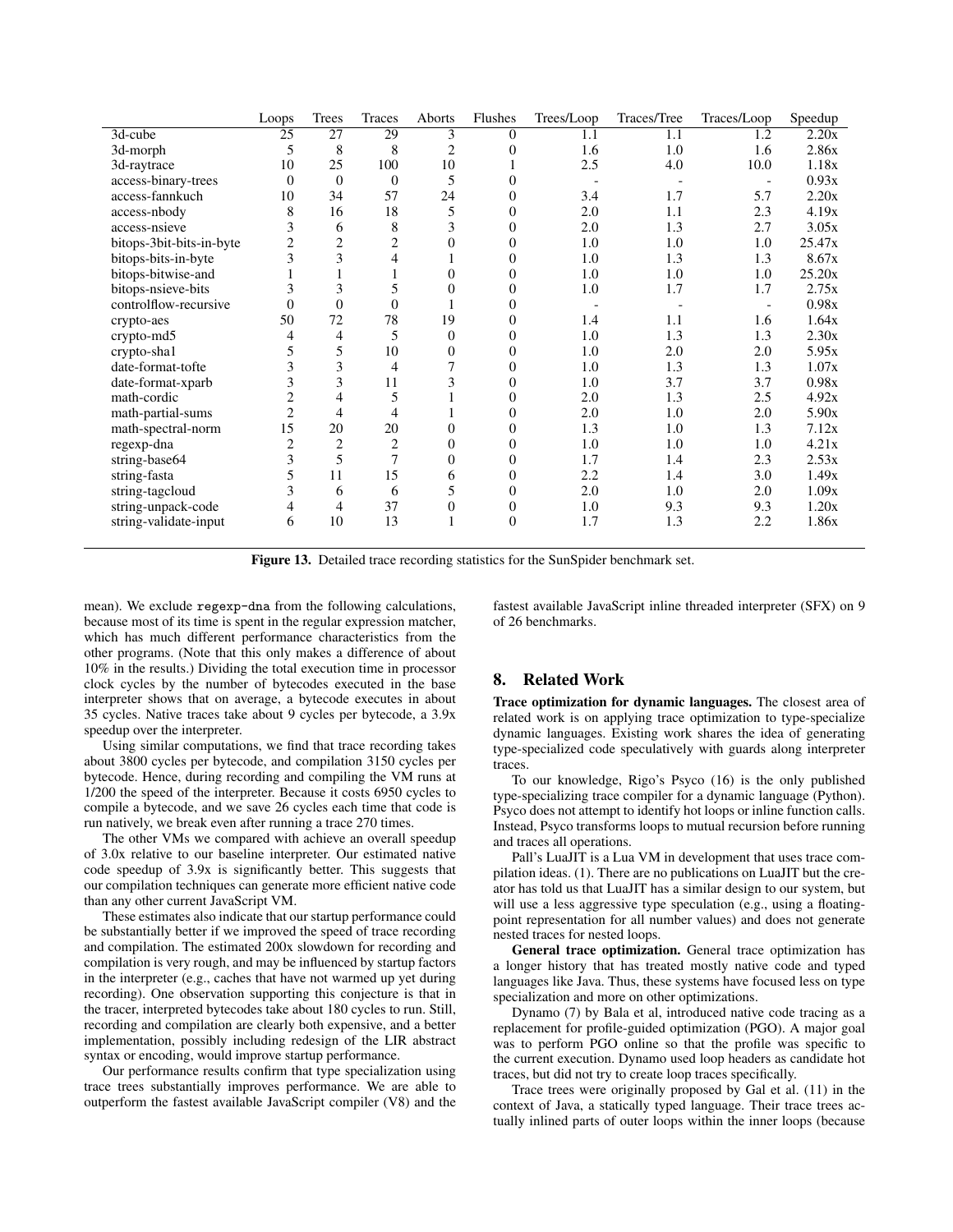

Figure 12. Fraction of time spent on major VM activities. The speedup vs. interpreter is shown in parentheses next to each test. Most programs where the VM spends the majority of its time running native code have a good speedup. Recording and compilation costs can be substantial; speeding up those parts of the implementation would improve SunSpider performance.

inner loops become hot first), leading to much greater tail duplication.

YETI, from Zaleski et al. (19) applied Dynamo-style tracing to Java in order to achieve inlining, indirect jump elimination, and other optimizations. Their primary focus was on designing an interpreter that could easily be gradually re-engineered as a tracing VM.

Suganuma et al. (18) described region-based compilation (RBC), a relative of tracing. A region is an subprogram worth optimizing that can include subsets of any number of methods. Thus, the compiler has more flexibility and can potentially generate better code, but the profiling and compilation systems are correspondingly more complex.

Type specialization for dynamic languages. Dynamic language implementors have long recognized the importance of type specialization for performance. Most previous work has focused on methods instead of traces.

Chambers et. al (9) pioneered the idea of compiling multiple versions of a procedure specialized for the input types in the language Self. In one implementation, they generated a specialized method online each time a method was called with new input types. In another, they used an offline whole-program static analysis to infer input types and constant receiver types at call sites. Interestingly, the two techniques produced nearly the same performance.

Salib (17) designed a type inference algorithm for Python based on the Cartesian Product Algorithm and used the results to specialize on types and translate the program to C++.

McCloskey (14) has work in progress based on a languageindependent type inference that is used to generate efficient C implementations of JavaScript and Python programs.

Native code generation by interpreters. The traditional interpreter design is a virtual machine that directly executes ASTs or machine-code-like bytecodes. Researchers have shown how to generate native code with nearly the same structure but better performance.

Call threading, also known as context threading (8), compiles methods by generating a native call instruction to an interpreter method for each interpreter bytecode. A call-return pair has been shown to be a potentially much more efficient dispatch mechanism than the indirect jumps used in standard bytecode interpreters.

Inline threading (15) copies chunks of interpreter native code which implement the required bytecodes into a native code cache, thus acting as a simple per-method JIT compiler that eliminates the dispatch overhead.

Neither call threading nor inline threading perform type specialization.

Apple's SquirrelFish Extreme (5) is a JavaScript implementation based on call threading with selective inline threading. Combined with efficient interpreter engineering, these threading techniques have given SFX excellent performance on the standard Sun-Spider benchmarks.

Google's V8 is a JavaScript implementation primarily based on inline threading, with call threading only for very complex operations.

## 9. Conclusions

This paper described how to run dynamic languages efficiently by recording hot traces and generating type-specialized native code. Our technique focuses on aggressively inlined loops, and for each loop, it generates a tree of native code traces representing the paths and value types through the loop observed at run time. We explained how to identify loop nesting relationships and generate nested traces in order to avoid excessive code duplication due to the many paths through a loop nest. We described our type specialization algorithm. We also described our trace compiler, which translates a trace from an intermediate representation to optimized native code in two linear passes.

Our experimental results show that in practice loops typically are entered with only a few different combinations of value types of variables. Thus, a small number of traces per loop is sufficient to run a program efficiently. Our experiments also show that on programs amenable to tracing, we achieve speedups of 2x to 20x.

## 10. Future Work

Work is underway in a number of areas to further improve the performance of our trace-based JavaScript compiler. We currently do not trace across recursive function calls, but plan to add the support for this capability in the near term. We are also exploring adoption of the existing work on tree recompilation in the context of the presented dynamic compiler in order to minimize JIT pause times and obtain the best of both worlds, fast tree stitching as well as the improved code quality due to tree recompilation.

We also plan on adding support for tracing across regular expression substitutions using lambda functions, function applications and expression evaluation using eval. All these language constructs are currently executed via interpretation, which limits our performance for applications that use those features.

## Acknowledgments

Parts of this effort have been sponsored by the National Science Foundation under grants CNS-0615443 and CNS-0627747, as well as by the California MICRO Program and industrial sponsor Sun Microsystems under Project No. 07-127.

The U.S. Government is authorized to reproduce and distribute reprints for Governmental purposes notwithstanding any copyright annotation thereon. Any opinions, findings, and conclusions or recommendations expressed here are those of the author and should